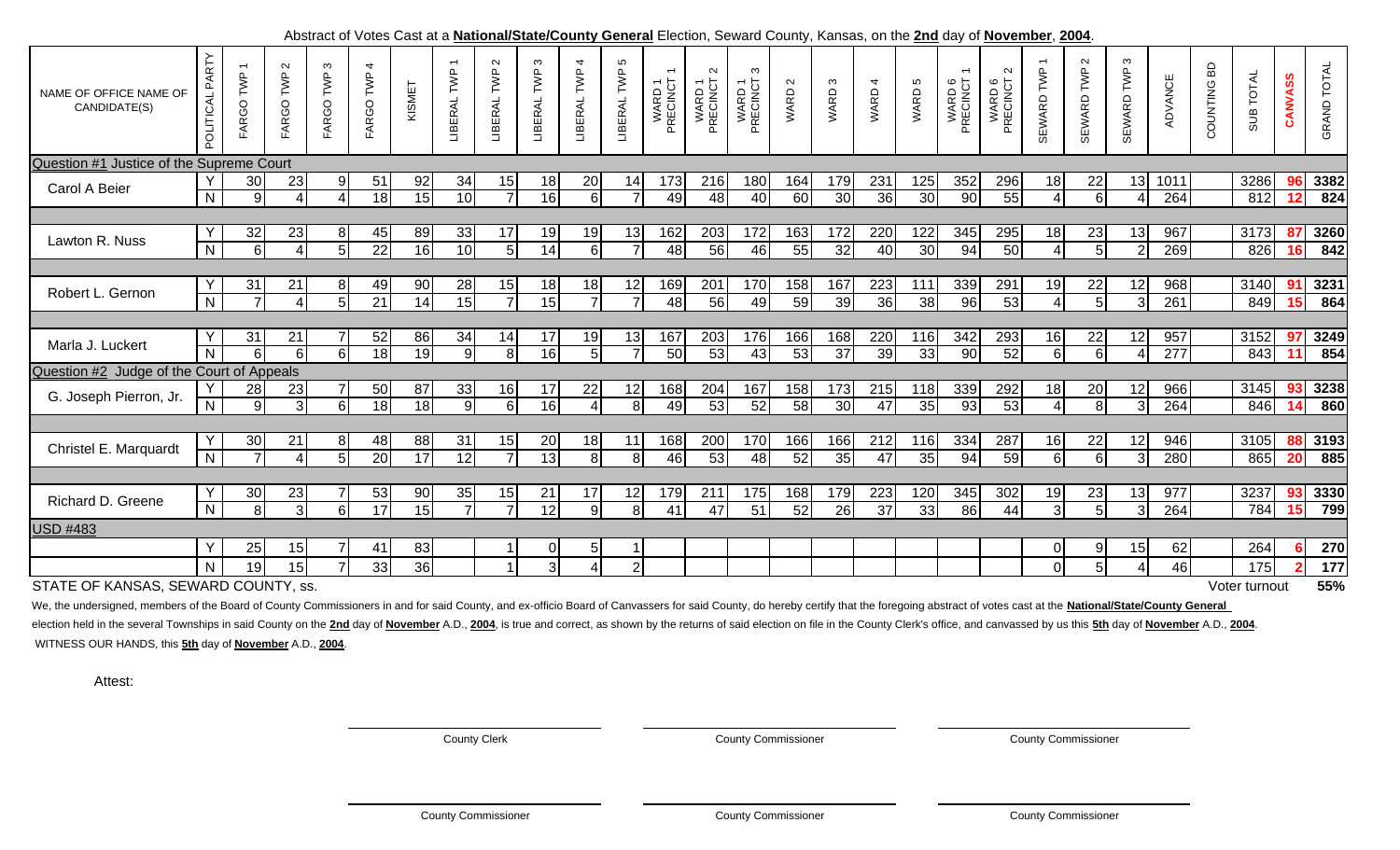Abstract of Votes Cast at a **National/State/County General** Election, Seward County, Kansas, on the **2nd** day of **November**, **2004**. POLITICAL PARTY POLITICAL PARTY  $\boldsymbol{\infty}$  $\sim$  $\infty$ 5  $\mathbf{\Omega}$ LIBERAL TWP 1 SEWARD TWP 2 SEWARD TWP 3 LIBERAL TWP 2 LIBERAL TWP 3 LIBERAL TWP 4 LIBERAL TWP 5 SEWARD TWP 1 **GRAND TOTAL**  $\sim$ FARGO TWP 3 FARGO TWP 4 LIBERAL TWP 1 WARD 6<br>PRECINCT 1 COUNTING BD **GRAND TOTAL** FARGO TWP 1 FARGO TWP 2 FARGO TWP 3 FARGO TWP 4 COUNTING BD FARGO TWP 1 TWP.  $\sim$ ო  $\sim$ **IBERAL TWP** LIBERAL TWP SEWARD TWP SEWARD TWP SEWARD TWP LIBERAL TWP PRECINCT 2 PRECINCT 3 PRECINCT 2 **ADVANCE** SUB TOTAL FARGO TWP PRECINCT 1 PRECINCT 1 SUB TOTAL WARD 1<br>PRECINCT WARD 1<br>PRECINCT 2 WARD 1<br>PRECINCT 3 WARD 6<br>PRECINCT 2 **CANVASS CANVASS** WARD 1 WARD 1 WARD 1  $\infty$ WARD 6 WARD 6 ADVANCE KISMET  $\sim$  $\overline{\mathcal{A}}$ Б WARD 2 WARD 3 WARD 4 WARD 5 WARD 3 NAME OF OFFICE NAME OF WARD: WARD. WARD ! LIBERAL<sup>-</sup> CANDIDATE(S) President and Vice President Peroutka and Clymer I 0 0 0 0 0 0 1 0 0 0 0 0 0 0 1 1 0 2 1 0 1 0 6 13 **13** Badnarik and Campagna L 0 0 0 0 0 0 1 0 0 0 0 2 0 0 1 0 0 0 0 1 0 0 3 8 **8** Bush and Cheney R 42 29 18 67 103 48 27 43 28 23 230 240 209 268 188 280 145 457 362 21 32 19 1285 4164 **108 4272** Kerry and Edwards | D | 4| 4| 0| 17| 25| 6| 0| 5| 3| 1| 53| 84| 57| 86| 73| 51| 44| 93| 82| 3| 3| 2| 394| |1090| **32| 1122**  Nader and Camejo F 0 0 1 0 0 0 0 0 0 0 1 2 2 3 2 1 2 3 1 0 0 0 5 23 **1 24** Brown and Herbert Cobb and LaMarche Kennedy and Rezac United States Senate Steven A. Rosile L 0 0 0 6 3 0 2 2 0 1 8 24 1 10 10 8 9 24 10 0 0 1 43 162 **7 169** Samuel D. Brownback R 39 28 17 62 112 53 26 42 27 22 229 229 220 267 205 277 145 462 366 23 34 17 1278 4180 **104 4284** George Cook F 0 1 0 0 1 0 0 1 0 0 1 7 2 7 2 2 0 4 3 0 0 0 14 45 **45** Lee Joness ID 5 3 1 13 11 1 1 2 4 1 33 62 38 64 44 37 27 62 55 2 1 1 279 747 **21 768** U.S. Representative District 1 Jack Warnerr IL 4 2 2 14 7 2 0 4 2 1 32 61 31 41 38 26 19 53 31 0 1 0 179 550 **14 564** Jerry Moran R 39 28 17 64 117 52 29 42 29 23 236 254 218 293 209 292 160 479 394 24 34 20 1389 4442 **114 4556** State Senate 38th District Tim Huelskamp R 41 30 18 69 110 51 24 45 28 21 248 282 235 289 229 291 157 469 380 22 34 15 1381 4469 **116 4585** State House of Representative 124th District Bill Light R 121 23 34 14 34 226 **1 227** State House of Representative 125th District R Carl D. Holmes 43 30 18 69 52 29 42 30 22 256 285 239 301 236 296 159 496 403 1412 4418 **116 4534** District Court Judge 26th District 2nd Division Nels P. Noel R 27 18 13 50 58 39 19 39 18 16 158 186 172 196 140 217 103 332 266 13 27 7 1029 3143 **71 3214** D M. Moran Tomson17 12 6 25 66 12 10 8 13 8 114 131 83 152 121 108 82 213 162 12 8 13 591 1967 **60 2027**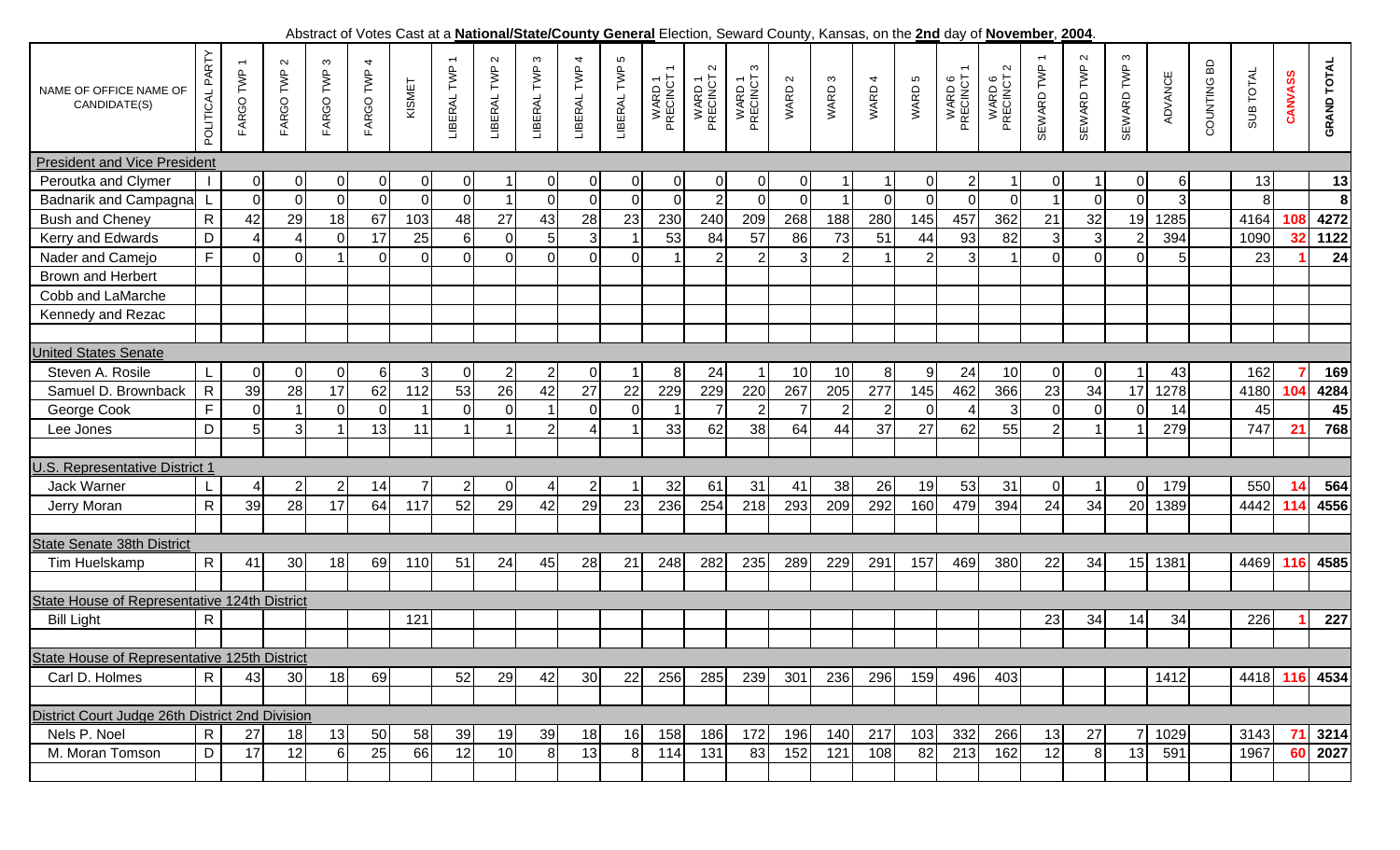Abstract of Votes Cast at a **National/State/County General** Election, Seward County, Kansas, on the **2nd** day of **November**, **2004**.

| NAME OF OFFICE NAME OF<br>CANDIDATE(S) | PARTY<br>POLITICAL | FARGO TWP      | FARGO TWP 2    | S<br>FARGO TWP | FARGO TWP 4     | KISMET | $\overline{\phantom{0}}$<br>LIBERAL TWP | $\sim$<br>LIBERAL TWP | $\mathfrak{g}$<br>LIBERAL TWP | 4<br>LIBERAL TWP | 5<br>LIBERAL TWP | WARD 1<br>PRECINCT | $\sim$<br>WARD 1<br>PRECINCT | S<br>WARD 1<br>PRECINCT | WARD 2         | WARD <sub>3</sub> | WARD 4 | WARD 5 | WARD 6<br>PRECINCT | $\sim$<br>WARD 6<br>PRECINCT 2 | $\overline{\phantom{0}}$<br>SEWARD TWP | $\sim$<br>SEWARD TWP | SEWARD TWP 3 | ADVANCE | COUNTING BD | SUB TOTAL      | CANVASS                 | <b>GRAND TOTAL</b> |
|----------------------------------------|--------------------|----------------|----------------|----------------|-----------------|--------|-----------------------------------------|-----------------------|-------------------------------|------------------|------------------|--------------------|------------------------------|-------------------------|----------------|-------------------|--------|--------|--------------------|--------------------------------|----------------------------------------|----------------------|--------------|---------|-------------|----------------|-------------------------|--------------------|
| <b>Commission District 1</b>           |                    |                |                |                |                 |        |                                         |                       |                               |                  |                  |                    |                              |                         |                |                   |        |        |                    |                                |                                        |                      |              |         |             |                |                         |                    |
| C.J. Wettstien                         | $\mathsf{R}$       |                | 20             |                | 47              | 70     |                                         |                       |                               | 17               |                  |                    |                              |                         |                | 158               |        |        |                    |                                |                                        |                      | 5            | 110     |             | 427            |                         | 438                |
| Jack Dufield                           | $\overline{D}$     |                | 13             |                | $\overline{34}$ | 58     |                                         |                       |                               | 12               |                  |                    |                              |                         |                | 96                |        |        |                    |                                |                                        |                      | 16           | 106     |             | 335            |                         | 342                |
|                                        |                    |                |                |                |                 |        |                                         |                       |                               |                  |                  |                    |                              |                         |                |                   |        |        |                    |                                |                                        |                      |              |         |             |                |                         |                    |
| <b>Commission District 5</b>           |                    |                |                |                |                 |        |                                         |                       |                               |                  |                  |                    |                              |                         |                |                   |        |        |                    |                                |                                        |                      |              |         |             |                |                         |                    |
| Shannon G. Francis                     | R                  |                |                |                |                 |        |                                         |                       | 40                            |                  |                  |                    |                              |                         |                |                   |        |        | 457                | 383                            |                                        | 33                   |              | 419     |             | 1332           |                         | 31 1363            |
|                                        |                    |                |                |                |                 |        |                                         |                       |                               |                  |                  |                    |                              |                         |                |                   |        |        |                    |                                |                                        |                      |              |         |             |                |                         |                    |
| <b>County Clerk</b>                    |                    |                |                |                |                 |        |                                         |                       |                               |                  |                  |                    |                              |                         |                |                   |        |        |                    |                                |                                        |                      |              |         |             |                |                         |                    |
| Stacia D. Long                         | $\mathsf{R}$       | 42             | 30             | 17             | 69              | 116    | 50                                      | 28                    | 41                            | 29               | 20               | 256                | 285                          | 231                     | 310            | 229               | 293    | 157    | 479                | 397                            | 22                                     | 34                   | 15           | 1467    |             | 4617 117 4734  |                         |                    |
|                                        |                    |                |                |                |                 |        |                                         |                       |                               |                  |                  |                    |                              |                         |                |                   |        |        |                    |                                |                                        |                      |              |         |             |                |                         |                    |
| <b>County Treasurer</b>                |                    |                |                |                |                 |        |                                         |                       |                               |                  |                  |                    |                              |                         |                |                   |        |        |                    |                                |                                        |                      |              |         |             |                |                         |                    |
| <b>Sherry Wilson</b>                   | $\mathsf{R}$       | 41             | 30             | 16             | 67              | 116    | 52                                      | 28                    | 42                            | 31               | 20               | 256                | 287                          | 235                     | 314            | 231               | 296    | 159    | 485                | 399                            | 21                                     | 34                   | 16           | 1471    |             | 4647 119 4766  |                         |                    |
|                                        |                    |                |                |                |                 |        |                                         |                       |                               |                  |                  |                    |                              |                         |                |                   |        |        |                    |                                |                                        |                      |              |         |             |                |                         |                    |
|                                        |                    |                |                |                |                 |        |                                         |                       |                               |                  |                  |                    |                              |                         |                |                   |        |        |                    |                                |                                        |                      |              |         |             |                |                         |                    |
| <b>Register of Deeds</b>               |                    |                |                |                |                 |        |                                         |                       |                               |                  |                  |                    |                              |                         |                |                   |        |        |                    |                                |                                        |                      |              |         |             |                |                         |                    |
| Cynthia L. Sallaska                    | $\mathsf{R}$       | 42             | 30             | 16             | 69              | 115    | 50                                      | 28                    | 41                            | 30               | 20               | 252                | 287                          | 239                     | 308            | 232               | 292    | 158    | 486                | 390                            | 22                                     | 34                   | 15           | 1456    |             | 4612 116 4728  |                         |                    |
|                                        |                    |                |                |                |                 |        |                                         |                       |                               |                  |                  |                    |                              |                         |                |                   |        |        |                    |                                |                                        |                      |              |         |             |                |                         |                    |
| <b>County Attorney</b>                 |                    |                |                |                |                 |        |                                         |                       |                               |                  |                  |                    |                              |                         |                |                   |        |        |                    |                                |                                        |                      |              |         |             |                |                         |                    |
| Don Scott                              | $\mathsf{R}$       | 32             | 28             | 16             | 58              | 109    | 45                                      | 24                    | 40                            | 23               | 18               | 231                | 251                          | 201                     | 263            | 203               | 247    | 131    | 433                | 369                            | 21                                     | 33                   | 13           | 1285    |             | 4074 111 4185  |                         |                    |
|                                        |                    |                |                |                |                 |        |                                         |                       |                               |                  |                  |                    |                              |                         |                |                   |        |        |                    |                                |                                        |                      |              |         |             |                |                         |                    |
| Sheriff                                |                    |                |                |                |                 |        |                                         |                       |                               |                  |                  |                    |                              |                         |                |                   |        |        |                    |                                |                                        |                      |              |         |             |                |                         |                    |
| Billy D. McBride                       | $\mathsf{R}$       | 36             | 27             | 16             | 65              | 114    | 46                                      | 27                    | 41                            | 24               | 22               | 245                | 266                          | 221                     | 278            | 219               | 271    | 152    | 465                | 390                            | 22                                     | 35                   | 18           | 1373    |             | 4373 117 4490  |                         |                    |
|                                        |                    |                |                |                |                 |        |                                         |                       |                               |                  |                  |                    |                              |                         |                |                   |        |        |                    |                                |                                        |                      |              |         |             |                |                         |                    |
| <b>Township Treasurer</b>              |                    |                |                |                |                 |        |                                         |                       |                               |                  |                  |                    |                              |                         |                |                   |        |        |                    |                                |                                        |                      |              |         |             |                |                         |                    |
| E. Paul Boles                          | $\mathsf{R}$       |                |                |                |                 |        |                                         |                       |                               |                  |                  |                    |                              |                         |                |                   |        |        |                    |                                | 19                                     | 31                   | 13           | 34      |             | 97             | $\overline{\mathbf{2}}$ | 99                 |
|                                        |                    |                |                |                |                 |        |                                         |                       |                               |                  |                  |                    |                              |                         |                |                   |        |        |                    |                                |                                        |                      |              |         |             |                |                         |                    |
| <b>Township Clerk</b>                  |                    |                |                |                |                 |        |                                         |                       |                               |                  |                  |                    |                              |                         |                |                   |        |        |                    |                                |                                        |                      |              |         |             |                |                         |                    |
| Sarah Boles-Foreman                    | $\mathsf{R}$       |                |                |                |                 |        |                                         |                       |                               |                  |                  |                    |                              |                         |                |                   |        |        |                    |                                | 18                                     | 31                   | 12           | 34      |             | 95             | -2                      | 97                 |
|                                        |                    |                |                |                |                 |        |                                         |                       |                               |                  |                  |                    |                              |                         |                |                   |        |        |                    |                                |                                        |                      |              |         |             |                |                         |                    |
| <b>Write Ins</b>                       |                    |                |                |                |                 |        |                                         |                       |                               |                  |                  |                    |                              |                         |                |                   |        |        |                    |                                |                                        |                      |              |         |             |                |                         |                    |
| State Senate 38th District             |                    |                |                |                |                 |        |                                         |                       |                               |                  |                  |                    |                              |                         |                |                   |        |        |                    |                                |                                        |                      |              |         |             |                |                         |                    |
| <b>Rick Yoxall</b>                     |                    |                |                |                |                 |        |                                         |                       |                               |                  |                  |                    |                              |                         |                |                   |        |        |                    |                                |                                        |                      |              |         |             |                |                         |                    |
|                                        | $\mathsf{R}$       |                |                |                |                 |        |                                         |                       |                               |                  |                  |                    |                              |                         |                | 2                 |        |        |                    |                                |                                        |                      |              | 6       |             | $\overline{9}$ |                         | 9                  |
| Chris Jewell                           | $\mathsf{R}$       |                | 2 <sub>1</sub> |                |                 |        |                                         |                       |                               |                  |                  |                    |                              |                         | 3 <sup>1</sup> |                   |        |        | 1                  | 4                              |                                        |                      |              | 10      |             | 22             |                         | 22                 |
| Sheriff                                |                    |                |                |                |                 |        |                                         |                       |                               |                  |                  |                    |                              |                         |                |                   |        |        |                    |                                |                                        |                      |              |         |             |                |                         |                    |
| <b>Ray Petty</b>                       | $\mathsf{R}$       | $\overline{2}$ |                |                |                 |        |                                         |                       |                               |                  |                  | $\overline{2}$     | 4                            | 4                       | 8              | 10                | 5      |        | 11                 | $\overline{7}$                 |                                        |                      |              | 27      |             | 82             |                         | 82                 |
|                                        |                    |                |                |                |                 |        |                                         |                       |                               |                  |                  |                    |                              |                         |                |                   |        |        |                    |                                |                                        |                      |              |         |             |                |                         |                    |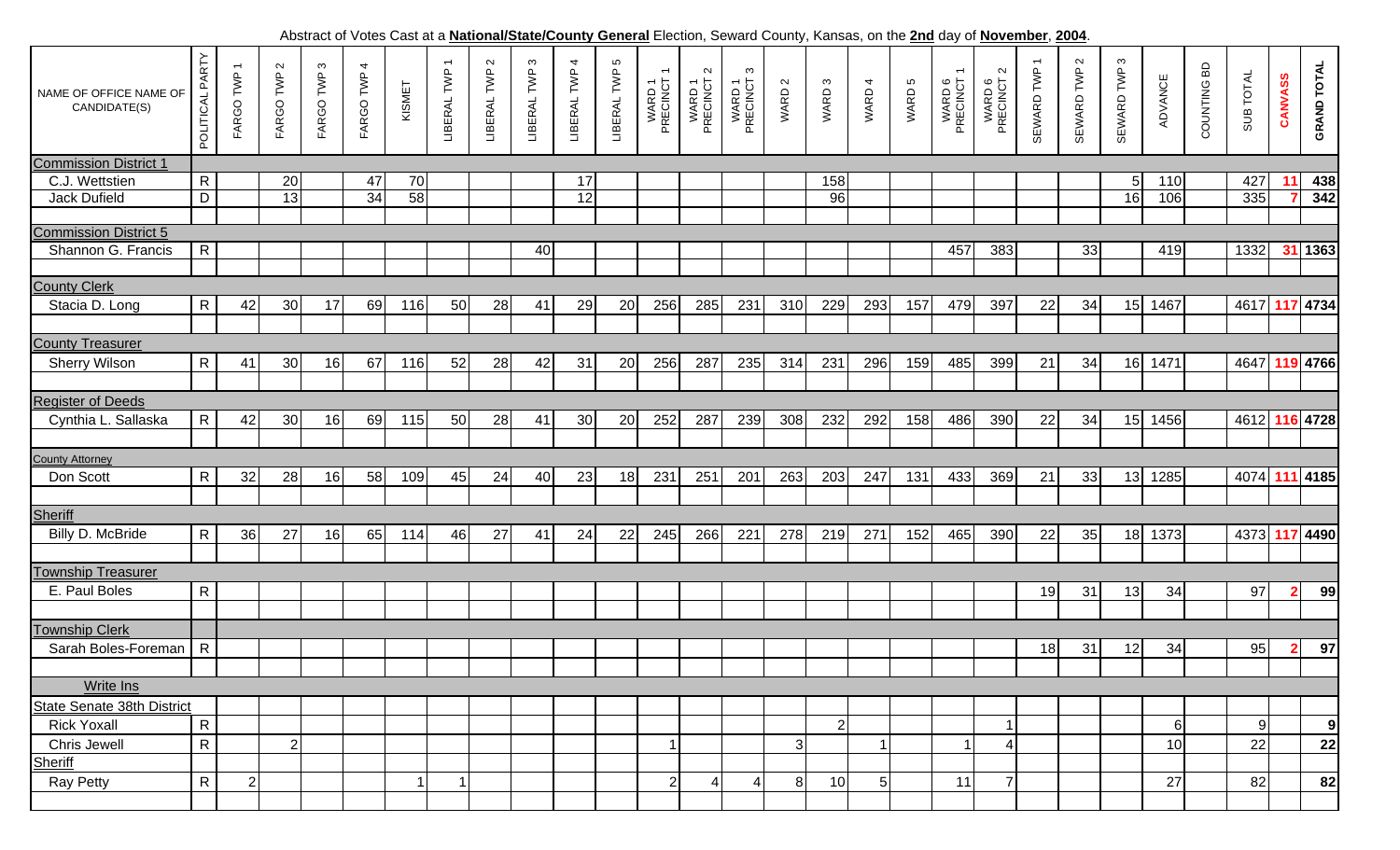| NAME OF OFFICE NAME OF<br>CANDIDATE(S)    | POLITICAL PARTY     | FARGO TWP            | $\sim$<br>FARGO TWP  | $\infty$<br>TWP<br>FARGO <sup>-</sup> | 4<br>FARGO TWP        | KISMET   | $\overline{\phantom{m}}$<br>TWP<br>LIBERAL | $\sim$<br>LIBERAL TWP | ო<br>TWP<br>LIBERAL   | $\overline{4}$<br>LIBERAL TWP | Ю<br>TWP<br>LIBERAL           | WARD 1<br>PRECINCT | $\sim$<br>WARD 1<br>PRECINCT | $\infty$<br>WARD 1<br>PRECINCT | WARD <sub>2</sub> | S<br>WARD:             | WARD 4                 | WARD 5    | WARD 6<br>PRECINCT | $\sim$<br>WARD 6<br>PRECINCT | SEWARD TWP           | $\sim$<br>SEWARD TWP | $\infty$<br>SEWARD TWP | ADVANCE     | COUNTING BD | SUB TOTAL     | CANVASS         | <b>GRAND TOTAL</b> |
|-------------------------------------------|---------------------|----------------------|----------------------|---------------------------------------|-----------------------|----------|--------------------------------------------|-----------------------|-----------------------|-------------------------------|-------------------------------|--------------------|------------------------------|--------------------------------|-------------------|------------------------|------------------------|-----------|--------------------|------------------------------|----------------------|----------------------|------------------------|-------------|-------------|---------------|-----------------|--------------------|
| Question #1 Justice of the Supreme Court  |                     |                      |                      |                                       |                       |          |                                            |                       |                       |                               |                               |                    |                              |                                |                   |                        |                        |           |                    |                              |                      |                      |                        |             |             |               |                 |                    |
| Carol A Beier                             | $\overline{N}$      | 30 <sub>l</sub><br>9 | 23<br>$\overline{4}$ | 9<br>$\boldsymbol{\Delta}$            | 51<br>18              | 92<br>15 | 34<br>10                                   | 15                    | 18<br>$\overline{16}$ | 20<br>$6 \mid$                | 14<br>$\overline{7}$          | 173<br>49          | 216<br>48                    | 180<br>40                      | 164<br>60         | 179<br>30              | 231<br>$\overline{36}$ | 125<br>30 | 352<br>90          | 296<br>55                    | 18<br>$\overline{4}$ | 22<br>6              | 13<br>4                | 1011<br>264 |             | 3286<br>812   | 12 <sub>1</sub> | 96 3382<br>824     |
| Lawton R. Nuss                            | $\overline{N}$      | 32<br>$6 \mid$       | 23<br>$\overline{4}$ | 8<br>$5\phantom{.0}$                  | 45<br>22              | 89<br>16 | 33<br>10                                   | 17<br>5 <sup>1</sup>  | 19<br>14              | 19<br>$6 \mid$                | 13                            | 162<br>48          | 203<br>56                    | 172<br>46                      | 163<br>55         | 172<br>32              | 220<br>40              | 122<br>30 | 345<br>94          | 295<br>50                    | 18<br>4 <sup>1</sup> | 23<br>5              | 13<br>2                | 967<br>269  |             | 3173<br>826   | 16 <sup>1</sup> | 87 3260<br>842     |
|                                           |                     |                      |                      |                                       |                       |          |                                            |                       |                       |                               |                               |                    |                              |                                |                   |                        |                        |           |                    |                              |                      |                      |                        |             |             |               |                 |                    |
| Robert L. Gernon                          | Υ<br>$\overline{N}$ | 31                   | 21<br>$\overline{4}$ | 8<br>$5\overline{)}$                  | 49<br>$\overline{21}$ | 90<br>14 | 28<br>15                                   | 15<br>$\overline{7}$  | 18<br>15              | 18<br>$\overline{7}$          | 12<br>$\overline{7}$          | 169<br>48          | 201<br>56                    | 170<br>49                      | 158<br>59         | 167<br>39              | 223<br>36              | 111<br>38 | 339<br>96          | 291<br>53                    | 19<br>$\overline{4}$ | 22<br>5              | 12<br>$\overline{3}$   | 968<br>261  |             | 3140<br>849   |                 | 91 3231<br>15 864  |
|                                           |                     |                      |                      |                                       |                       |          |                                            |                       |                       |                               |                               |                    |                              |                                |                   |                        |                        |           |                    |                              |                      |                      |                        |             |             |               |                 |                    |
| Marla J. Luckert                          | $\overline{N}$      | 31<br>6 <sup>1</sup> | 21<br>6I             | 6                                     | 52<br>18              | 86<br>19 | 34<br>q                                    | 14<br>8 <sup>1</sup>  | 17<br>16              | 19<br>5 <sub>l</sub>          | 13<br>$\overline{7}$          | 167<br>50          | 203<br>53                    | 176<br>43                      | 166<br>53         | 168<br>$\overline{37}$ | 220<br>39              | 116<br>33 | 342<br>90          | 293<br>52                    | 16<br>$6 \mid$       | 22<br>6              | 12<br>4                | 957<br>277  |             | 3152<br>843   | 11              | 97 3249<br>854     |
| Question #2 Judge of the Court of Appeals |                     |                      |                      |                                       |                       |          |                                            |                       |                       |                               |                               |                    |                              |                                |                   |                        |                        |           |                    |                              |                      |                      |                        |             |             |               |                 |                    |
| G. Joseph Pierron, Jr.                    | $\overline{N}$      | 28<br>$\overline{9}$ | 23<br>$\overline{3}$ | $6 \overline{6}$                      | 50<br>18              | 87<br>18 | 33<br><b>q</b>                             | 16<br>$6 \mid$        | 17<br>$\overline{16}$ | 22<br>4                       | 12<br>$\overline{\mathbf{8}}$ | 168<br>49          | 204<br>53                    | 167<br>52                      | 158<br>58         | 173<br>30              | 215<br>47              | 118<br>35 | 339<br>93          | 292<br>53                    | 18<br>$\overline{4}$ | 20<br>8              | 12<br>$\overline{3}$   | 966<br>264  |             | 3145<br>846   | 14              | 93 3238<br>860     |
|                                           |                     |                      |                      |                                       |                       |          |                                            |                       |                       |                               |                               |                    |                              |                                |                   |                        |                        |           |                    |                              |                      |                      |                        |             |             |               |                 |                    |
| Christel E. Marquardt                     | $\overline{N}$      | 30                   | 21<br>$\overline{4}$ | 8<br>5                                | 48<br>20              | 88<br>17 | 31<br>12                                   | 15<br>$\overline{7}$  | 20<br>13              | 18<br>8 <sup>1</sup>          | 11<br>8                       | 168<br>46          | 200<br>53                    | 170<br>48                      | 166<br>52         | 166<br>35              | 212<br>47              | 116<br>35 | 334<br>94          | 287<br>59                    | 16<br>6 <sup>1</sup> | 22<br>6              | 12<br>3                | 946<br>280  |             | 3105<br>865   | 20 <sup>1</sup> | 88 3193<br>885     |
|                                           |                     |                      |                      |                                       |                       |          |                                            |                       |                       |                               |                               |                    |                              |                                |                   |                        |                        |           |                    |                              |                      |                      |                        |             |             |               |                 |                    |
| Richard D. Greene                         | $\overline{N}$      | 30<br>$\overline{8}$ | 23<br>$\overline{3}$ | 6                                     | 53<br>17              | 90<br>15 | 35                                         | 15<br>$\overline{7}$  | 21<br>$\overline{12}$ | 17<br>9                       | 12<br>$\overline{8}$          | 179<br>41          | 211<br>47                    | 175<br>51                      | 168<br>52         | 179<br>$\overline{26}$ | 223<br>$\overline{37}$ | 120<br>33 | 345<br>86          | 302<br>44                    | 19<br>$\overline{3}$ | 23<br>$5\phantom{1}$ | 13<br>3                | 977<br>264  |             | 3237<br>784   | 15              | 93 3330<br>799     |
| <b>USD #483</b>                           |                     |                      |                      |                                       |                       |          |                                            |                       |                       |                               |                               |                    |                              |                                |                   |                        |                        |           |                    |                              |                      |                      |                        |             |             |               |                 |                    |
|                                           | Y                   | 25                   | 15                   |                                       | 41                    | 83       |                                            |                       | 0                     | 5 <sup>1</sup>                |                               |                    |                              |                                |                   |                        |                        |           |                    |                              | $\overline{0}$       | 9                    | 15                     | 62          |             | 264           |                 | 270                |
|                                           | N.                  | 19                   | 15                   |                                       | 33                    | 36       |                                            |                       | 3                     |                               | $\overline{2}$                |                    |                              |                                |                   |                        |                        |           |                    |                              | οI                   | 5                    | 4                      | 46          |             | 175           |                 | 177                |
| STATE OF KANSAS, SEWARD COUNTY, ss.       |                     |                      |                      |                                       |                       |          |                                            |                       |                       |                               |                               |                    |                              |                                |                   |                        |                        |           |                    |                              |                      |                      |                        |             |             | Voter turnout |                 | 55%                |

## Abstract of Votes Cast at a **National/State/County General** Election, Seward County, Kansas, on the **2nd** day of **November**, **2004**.

We, the undersigned, members of the Board of County Commissioners in and for said County, and ex-officio Board of Canvassers for said County, do hereby certify that the foregoing abstract of votes cast at the National/Stat

election held in the several Townships in said County on the 2nd day of November A.D., 2004, is true and correct, as shown by the returns of said election on file in the County Clerk's office, and canvassed by us this 5th WITNESS OUR HANDS, this **5th** day of **November** A.D., **2004**.

Attest:

County Clerk County Commissioner County Commissioner